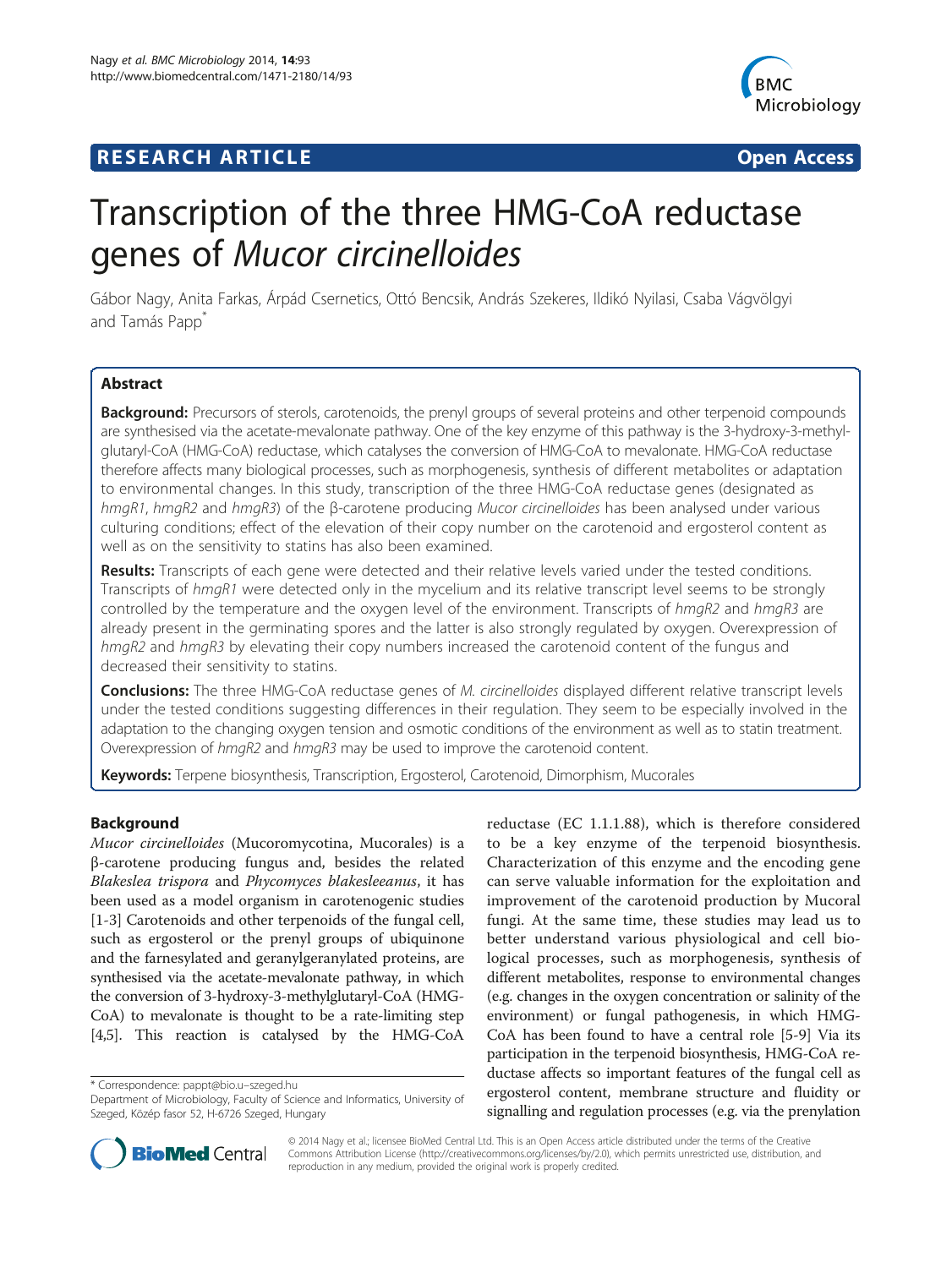of proteins). Moreover, ergosterol is an important component of the fungal cell membrane and the main target of the clinically used antifungal agents. Previously, it was reported that treatment with lovastatin, a competitive inhibitor of HMG-CoA reductase, caused altered processing of MRas1 protein, blockage of MRas3 accumulation, decreased growth and sporangiospore germination and apoptosis-like cell death in Mucor [\[6\]](#page-8-0).

In the M. circinelloides genome, three genes that potentially encode HMG-CoA reductases can be identified [[10\]](#page-8-0). However, information on their role in the different biological processes has not been available until to date. Therefore, the aim of the present study was to detect differences in their transcript levels and responses to changes of various environmental conditions, which may be relevant from both physiological and biotechnological points of view, such as growth temperature, salinity of the medium, carbon source and oxygen tension. Another objective was to examine whether any of the three genes have a special effect on the carotenoid and ergosterol content of the fungus. To answer these questions, transcription of the genes was analysed by real-time quantitative PCR (qPCR) and mutant strains overexpressing the different isogenes were also constructed.

#### Results

#### HMG-CoA reductases of M. circinelloides

Using Blast searches in the Mucor genome database (DoE Joint Genome Institute; M. circinelloides CBS277.49v2.0; <http://genome.jgi-psf.org/Mucci2/Mucci2.home.html>), three potential HMG-CoA reductase genes were found at the following locations, scaffold\_02: 2759562-2763160; scaffold\_03: 4299175-4302130 and scaffold\_04: 4237143- 4240758 and named as hmgR1, hmgR2 and hmgR3, respectively. Based on these sequence data, specific primers were designed (Additional file [1:](#page-8-0) Table S1) and the three genes and the appropriate cDNAs were isolated. The gene sequences were deposited to NCBI GenBank (accession numbers for  $hmgR1$ ,  $hmgR2$  and  $hmgR3$  are KJ508882, KJ508884, and KJ508883, respectively.) The three *hmgR* genes encode the putative HmgR1, HmgR2 and HmgR3 proteins, which consist of 1107, 1078 and 1115 amino acids and have 120.78, 118.45 and 120.71 kDa, calculated molecular mass, respectively. Main features of the three proteins are summarized in Additional file [1:](#page-8-0) Table S2. HMG-CoA reductases are membraneanchored proteins, wherein three main regions can be distinguished: the N-terminal hydrophobic domain containing several transmembrane segments [\[11\]](#page-9-0), the conserved C-terminal catalytic domain and, between them, a short linker region. These regions, including the putative transmembrane helices and the sterol-sensing domain (SSD) in the N-terminal part, were identified (Additional file [1](#page-8-0): Table S2). Number of the putative transmembrane

domains varies in the three proteins, transmembrane domain prediction found six, nine and five transmembrane helices in HmgR1, HmgR2 and HmgR3, respectively. The putative pI of three proteins was found to be 8.86, 8.33 and 8.43 for HmgR1, HmgR2 and HmgR3, respectively. The HMG-CoA binding motif CENVIGYMPIP [\[12\]](#page-9-0) and the two putative NAD(P)H binding sites were found in the catalytic domains of the three proteins (Additional file [1](#page-8-0): Table S2). Ruiz-Albert et al. [[13](#page-9-0)] predicted a short Cterminal PEST sequence as a signal for the rapid protein degradation in the HMG-CoA reductase of P. blakesleeanus. This signal was found in neither of the HMG-CoA reductases of M. circinelloides.

The whole HmgR1 protein shows 47 and 57% amino acid identity to HmgR2 and HmgR3, respectively, while HmgR2 and HmgR3 have a 55% overall identity to each other. At the same time, the catalytic domain of HmgR1 shows 80 and 81% sequence identity to those of HmgR2 and HmgR3, respectively; the catalytic domain of HmgR2 proved to be identical with that of HmgR3 in 87%. An alignment and comparison of the amino acid sequences of the three *Mucor* proteins are shown in (for an alignment with other HmgR sequences, see Additional file [1:](#page-8-0) Figure S1).

# Relative transcript levels of the hmgR genes during the cultivation period

RNA extractions were performed at different times of cultivation. At 4 h postinoculation, germ tubes are just developed while branched hyphae appear at about 8 h postinoculation (Figure [1\)](#page-2-0). During the cultivation period, transcript levels of hmgR2 and hmgR3 showed similar patterns; both reached high amounts already at 4 h postinoculation indicating that these transcripts are present in the germinating spores (Figure [1](#page-2-0)). During the whole cultivation cycle, hmgR2 showed the highest relative transcript level at 8 h postinoculation, while those of hmgR1 and hmgR3 reached their maximum values at 48 h after the inoculation. Additional file [1](#page-8-0): Figure S2 shows the transcript levels of the genes relative to the transcript level of hmgR1 at 96 hours. In comparison with the other genes, hmgR2 showed the highest and hmgR1 the lowest relative transcript levels during the whole cultivation cycle. Although *hmgR1* had very low transcript levels in all further experiments (Additional file [1](#page-8-0): Figure S2 – S6), reverse transcription PCR clearly proved the transcription of all three genes (Additional file [1](#page-8-0): Figure S7).

# Relative transcript levels of the hmgR genes at different temperatures

Relative transcript levels of the three hmgR genes detected after 4 days of cultivation at different temperatures are shown in Figure [2.](#page-2-0) The transcript abundance of hmgR1 did not run parallel to that of the actin gene, but there was a steady relative decrease with the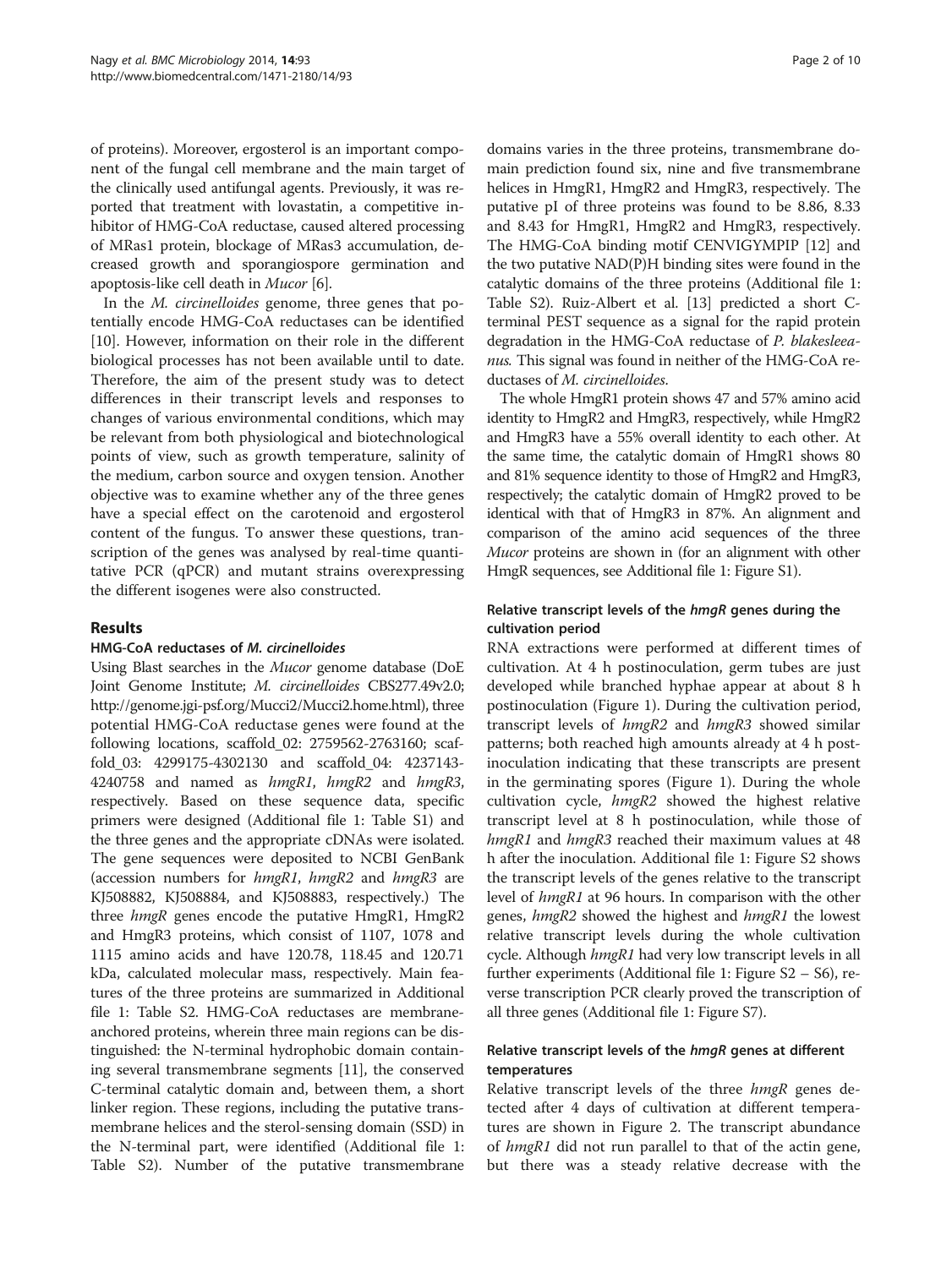<span id="page-2-0"></span>

increasing growth temperatures. Apart from slight fluctuations, amounts of the transcripts of hmgR2 and hmgR3 did not changed at the different temperatures. Additional file [1](#page-8-0): Figure S3 shows the transcript levels of the genes relative to the transcript level of hmgR1 at 25°C.

#### Effect of salt stress on the transcript levels of the hmgR genes

M. circinelloides was grown for 4 days on YNB supplemented with NaCl to the final concentrations of 10, 20 and 30 g/l. Transcript levels of all three genes responded



to the addition of NaCl into the culture medium. Transcript level of *hmgR1* increased in the presence of 10 g/l NaCl while that of  $hmgR2$  continuously increased with the elevating salt concentrations (Figure [3\)](#page-3-0). Presentation of the transcript levels of the genes relative to that of the hmgR1 in the untreated control indicates that hmgR2 had extremely high relative transcript levels on salt containing media in comparison with the other two genes (Additional file [1](#page-8-0): Figure S4).

# Relative transcript levels of the hmgR genes on different carbon sources

M. circinelloides was cultivated on solid YNB containing glucose, maltose, sodium acetate, trehalose, or dihydroxyacetone as single carbon sources for 4 days (Figure [4](#page-3-0)). All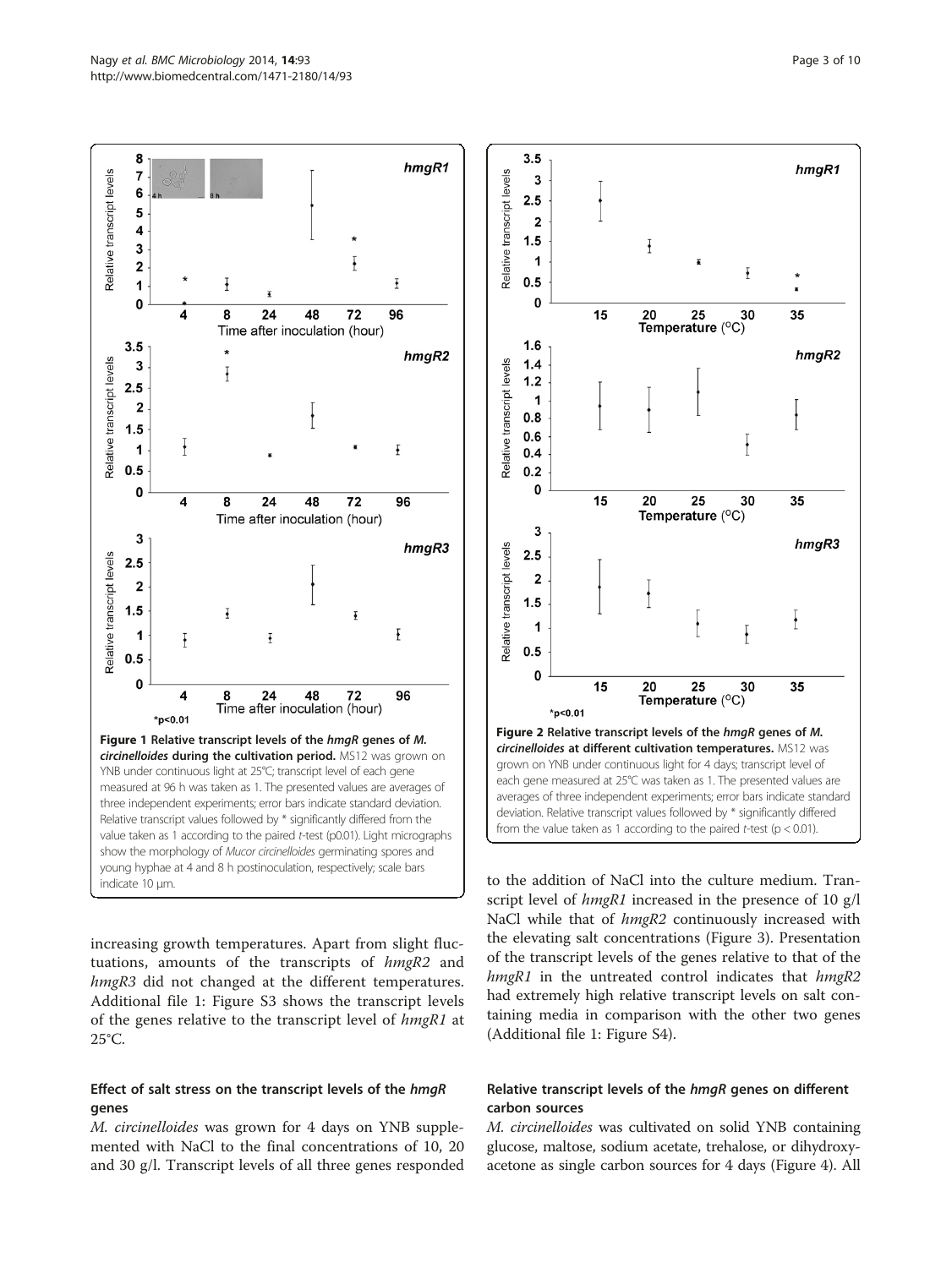<span id="page-3-0"></span>

three genes displayed high transcript levels on sodium acetate and dihydroxyacetone. In case of hmgR2 and hmgR3, glucose also induced high transcript abundance. Interestingly, relative transcript level of hmgR1 on glucose did not differ significantly from those reached on maltose and trehalose. In comparison with the other genes, hmgR2 displayed the highest relative transcript levels on all carbon sources (Additional file [1:](#page-8-0) Figure S5).

# Relative transcript levels of the hmgR genes under aerobic and anaerobic conditions

Morphological dimorphism is a characteristic feature of M. circinelloides. In the absence of oxygen and/or at high hexose concentration in the medium, filamentous growth of the fungus switches to a yeast-like form (Figure [5](#page-4-0)a, b). After growing for 4 days under anaerobic condition, relative transcript level of  $hmgR1$  significantly decreased,



while the transcript concentration of hmgR3 was found to be more than three times higher than that observed during aerobic growth (Figure [5](#page-4-0)). At the same time, transcript levels of hmgR2 measured after aerobic and anaerobic growth did not differ significantly. If the anaerobic condition was ceased by placing the cultures in the presence of oxygen for 1 hour to induce the shift from the yeast-like morphology to the mycelial form (Figure [5](#page-4-0)c), relative transcript levels of all genes increased, and this increment was the most explicit in the case of hmgR1 and hmgR2. If the transcript levels of the genes were correlated to that of the hmgR1 at aerobic growth, hmgR2 and hmgR3 had the highest transcript level during aerobic and anaerobic growth, respectively (Additional file [1](#page-8-0): Figure S6).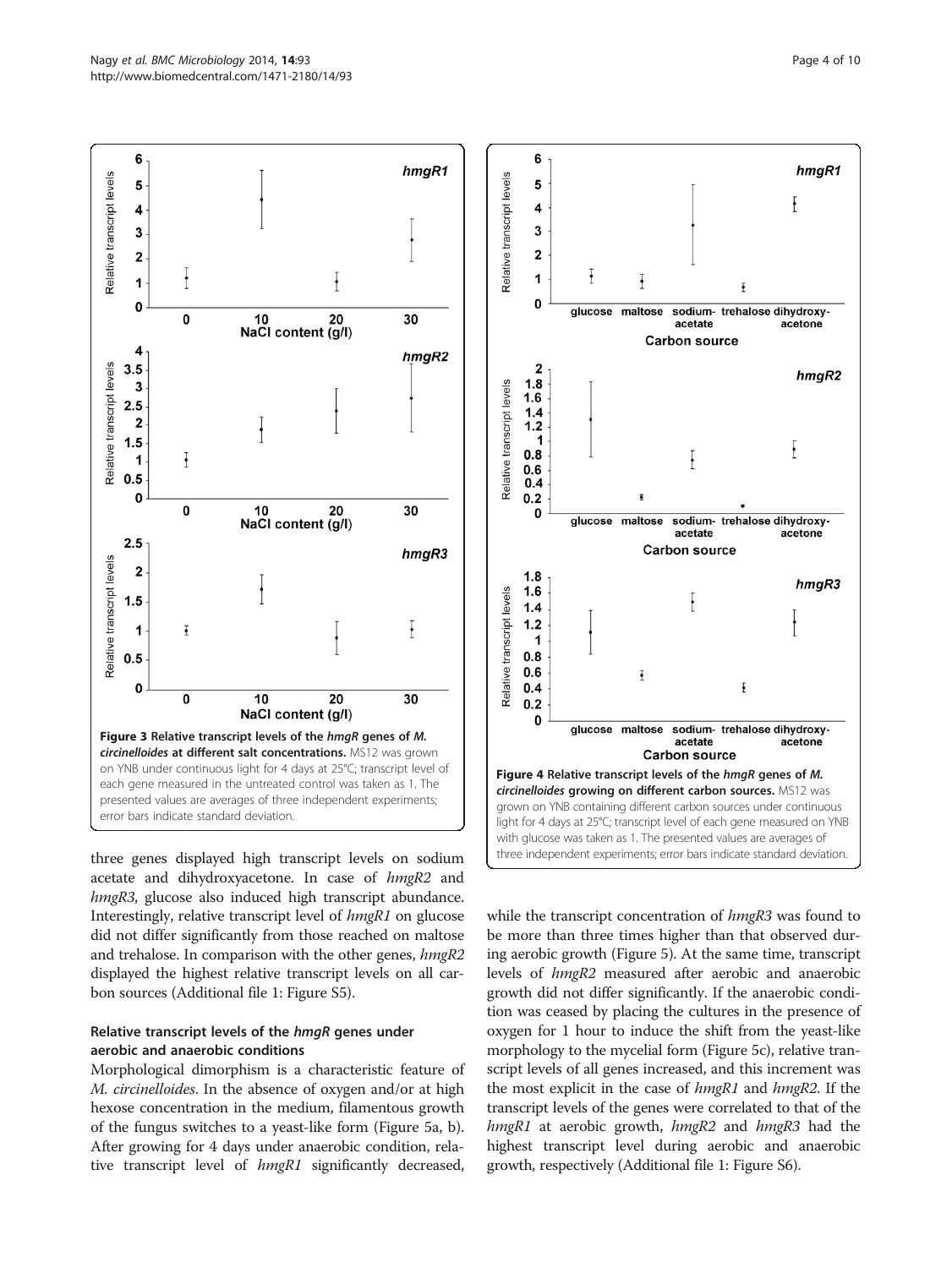<span id="page-4-0"></span> $(b)$  $1.4$  $h$ mg $R1$ Relative transcription levels  $1.2$ 1  $0.8$  $0.6$  $0.4$  $0.2$  $\mathbf 0$ aerobic anaerobic anaerobic + 1 hour aerobic 5  $hmgR2$  $4.\overline{5}$ Relative transcription levels 4  $3.5$  $\mathbf 3$  $2.5$  $\overline{2}$  $1.5$ Ŧ  $0.5$  $\Omega$ aerobic anaerobic anaerobic + 1 hour aerobic  $12$  $hmgR3$ Relative transcription levels 10 8 6 4  $\overline{2}$ O aerobic anaerobic anaerobic + 1 hour aerobic  $*_{p<0.01}$ Figure 5 Relative transcript levels of the hmgR genes of M. circinelloides under aerobic and anaerobic growth conditions. MS12 was cultivated in liquid YNB under continuous light for 4 days at 25°C; transcript level of each gene measured under aerobic growth was taken as 1. The presented values are averages of three independent experiments; error bars indicate standard deviation. Relative transcript values followed by \* significantly differed from the value taken as 1 according to the paired t-test ( $p < 0.01$ ). Light micrographs show the morphology of the fungus growing under aerobic (a) and anaerobic conditions (b) and after 1-h incubation in the presence of oxygen after growing anaerobically for 4 days  $(c)$ ; scale bars indicate 20  $\mu$ m.

#### Elevation of the copy number of the hmgR genes

M. circinelloides protoplasts were transformed with the circular plasmids, pNG1, pNG2 and pNG3 containing hmgR1, hmgR2 and hmgR3, respectively (Additional file [1](#page-8-0): Figure S8). Transformation frequencies were 8, 8 and 6 transformant colonies per  $10^5$  protoplasts for pNG1,

pNG2 and pNG3, respectively. PCR analysis of the transformants demonstrated that all of them contained the transferred plasmids (Additional file [1](#page-8-0): Figure S9).

Copy number of the transferred plasmids slightly fluctuated in the transformants during the consecutive cultivation cycles (Table [1\)](#page-5-0). Genes introduced into the transformants in extra copies displayed elevated relative transcript levels, while the transcript concentration of the other isoforms did not change significantly (Figure [6](#page-5-0)). Total carotenoid content increased in the transformants harbouring pNG2 and pNG3, while the ergosterol content only changed slightly in the transformants that contained hmgR2 in extra copies (Table [1\)](#page-5-0).

To test the sensitivity of the different transformants and MS12 to statins,  $MIC_{90}$  (minimum inhibitory concentration required to achieve 90% growth inhibition) values of fluvastatin, atorvastatin and rosuvastatin were determined for these strains (Table [2](#page-6-0)). Sensitivity to statins decreased in the transformants containing pNG2 and pNG3 possibly due to the gene dose effect.

#### **Discussion**

In this study, transcript levels of three HMG-CoA reductase genes of the carotene producing zygomycete fungus Mucor circinelloides were examined. This enzyme may be encoded by various numbers of isogenes in the different organisms. Animals generally have one hmgR gene; by contrasts, plant genomes may contain multiple genes [[11\]](#page-9-0). Among fungi, one hmgR gene was found in Schizo-saccharomyces pombe [\[14](#page-9-0)], while two isogenes were de-scribed in Saccharomyces cerevisiae [[15](#page-9-0)]. Zygomycetes may contain one or more HMG-CoA reductases. In Absidia glauca, B. trispora, P. blakesleeanus and Rhizomucor miehei, only one gene has been detected [[10](#page-8-0)[,13,16\]](#page-9-0) while the genome of Rhizopus oryzae contains two putative hmgR genes [\[10\]](#page-8-0); earlier, Burmester and Czempinksi [[16](#page-9-0)] also reported two genes in M. mucedo and Parasitella parasitica. It can be suggested that a gene duplication event occurred in an ancestor of the zygomycetes and one of the genes was lost in certain lineages, while subsequent duplications occurred in other lineages during the divergence of this fungal group [\[10](#page-8-0)[,13\]](#page-9-0). However, expression and regulation of these genes in zygomycetes have not yet been studied. In our tests, presence of the transcripts was proven for all three genes of *M. circinelloides* and they responded differentially to the changes in the tested cultivation conditions.

In case of *hmgR2* and *hmgR3*, patterns of the relative transcript levels differed from that of hmgR1 during the cultivation of the fungus. Transcripts of *hmgR1* could be detected only in the mycelium (especially after 2 days postinoculation), while those of *hmgR2* and *hmgR3* are already present in the germinating spores and achieve high abundance in the young hyphae, i.e. at 8 h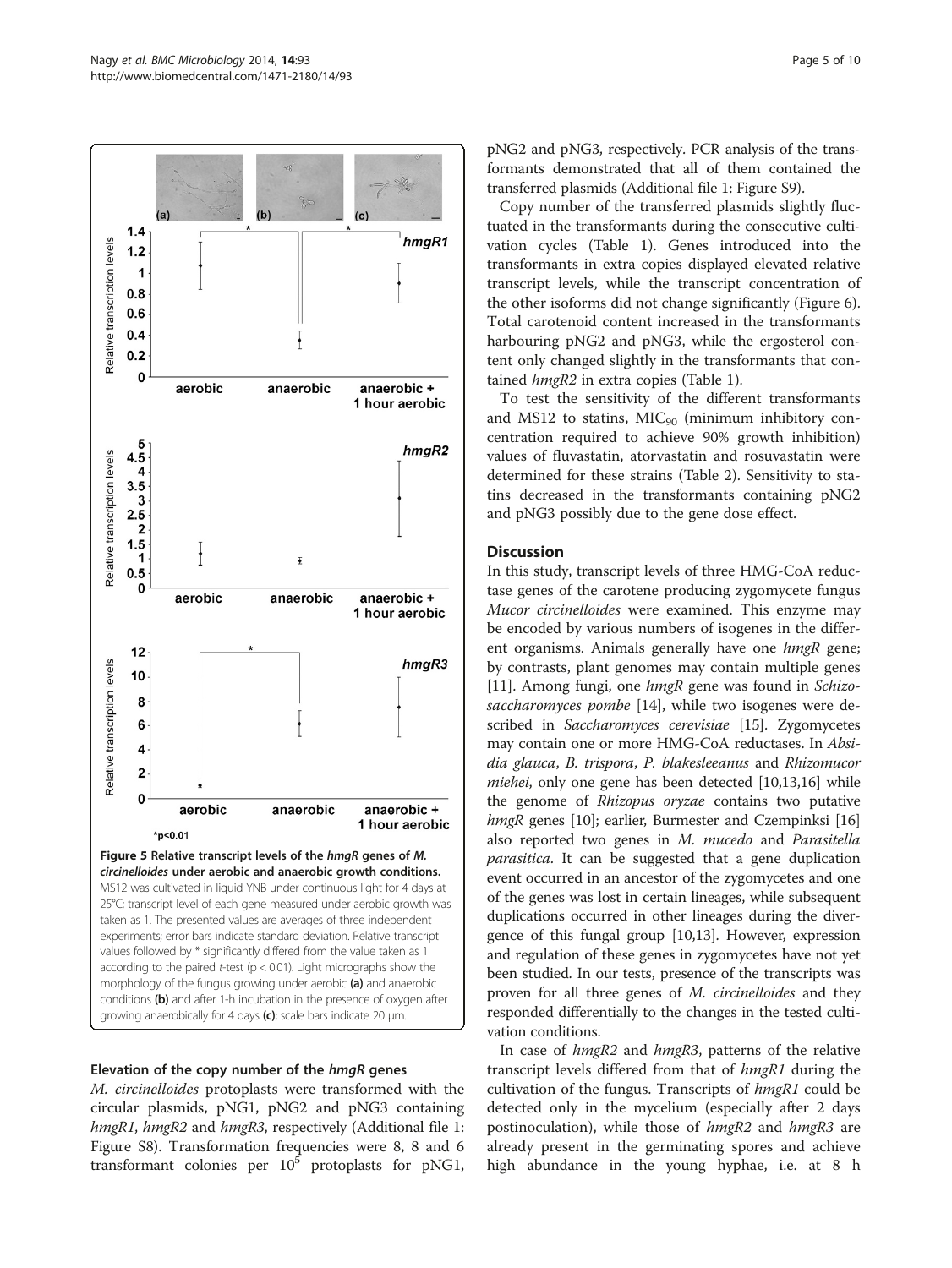|               | Copy number of the plasmid <sup>a</sup> | Total carotenoid content<br>$(\mu g/g \text{ [dry weight]} \pm \text{standard deviations})$ | Total ergosterol content<br>(mg/g [dry weight] $\pm$ standard deviations) |
|---------------|-----------------------------------------|---------------------------------------------------------------------------------------------|---------------------------------------------------------------------------|
| <b>MS12</b>   | $\sim$                                  | $476 + 56$                                                                                  | $6.0 \pm 0.8$                                                             |
| $MS12 + pNG1$ | $2 - 4$                                 | $460 \pm 68$                                                                                | $5.9 + 1.1$                                                               |
| $MS12 + pNG2$ | 7-8                                     | $741 \pm 86*$                                                                               | $7.4 \pm 0.8$                                                             |
| $MS12 + pNG3$ | $1 - 4$                                 | $846 + 62*$                                                                                 | $6.5 + 1.1$                                                               |

<span id="page-5-0"></span>Table 1 Copy number of the transferred plasmids and total carotenoid and ergosterol content of the transformants in comparison with the original M. circinelloides strain

<sup>a</sup>Relative copy number means plasmid copies per the host genome.

Copy number of the plasmids as well as carotenoid and ergosterol content were measured in three independent transformants. In each case, carotenoid and ergosterol extractions and DNA purification were carried out from the same mycelial samples after cultivating the strains on YNB for 4 days under continuous light. Carotenoid and ergosterol contents are presented as averages ± standard deviation. Values followed by \* significantly differed from the corresponding value of the MS12 strain according to the two-sample *t*-test ( $p < 0.01$ ).

postinoculation (Figure [1](#page-2-0)). Although it is suggested that HMG-CoA reductase and mevalonate pathway affect fungal morphogenesis and polarized growth [\[10](#page-8-0)[,17,18](#page-9-0)], there are very limited information on their role in the germination of spores and development of hyphae. In an early study, Basson et al. [\[15](#page-9-0)] reported that S. cerevisiae cells containing mutant alleles of both HMG1 and HMG2 were unable to undergo spore germination and vegetative growth.

It is known that membrane fluidity and structure, which are affected by the activity of HMG-CoA reductase through its role in the ergosterol biosynthesis, are important factors of the adaptation to the changing temperature of the environment. At the same time, cultivation temperature also affects the carotenoid production of Mucor [\[19](#page-9-0)-[21](#page-9-0)]. Therefore, we examined the effect of the temperature on the transcript levels of the hmgR genes. The three genes responded differently to the temperature changes (Figure [2](#page-2-0)). Especially, hmgR1 showed a temperature dependent transcript abundance, where increasing temperatures caused decreasing relative transcript levels. In case of hmgR2 and hmgR3, such temperature dependence in the relative transcript levels was not observed.

Previously, HmgR activity and protein level were found to be essential for the adaptation of certain fungi to the changing salinity of the environment [\[8,](#page-8-0)[22\]](#page-9-0). Thus, we examined whether salt stress has any effect on the transcription of the hmgR genes of M. circinelloides. Presence of 10 g/l NaCl in the medium upregulated all three genes, moreover concentration of  $hmgR2$  transcripts increased proportionally with the increasing salt concentrations (Figure [3\)](#page-3-0). Modification of the amount and the composition of sterols in the cell membrane is an important factor of the adaptation to the osmotic changes of the environment [[23](#page-9-0)]. Previously, HMG-CoA reductase was found to be regulated by environmental salinity in both salt-sensitive and salt-tolerant yeasts [\[8](#page-8-0)]. In that study, protein level and activity of HMG-CoA reductase in the salt-sensitive S. cerevisiae and the moderately halotolerant A. *pullulans* increased when these fungi were grown under high salt concentrations.

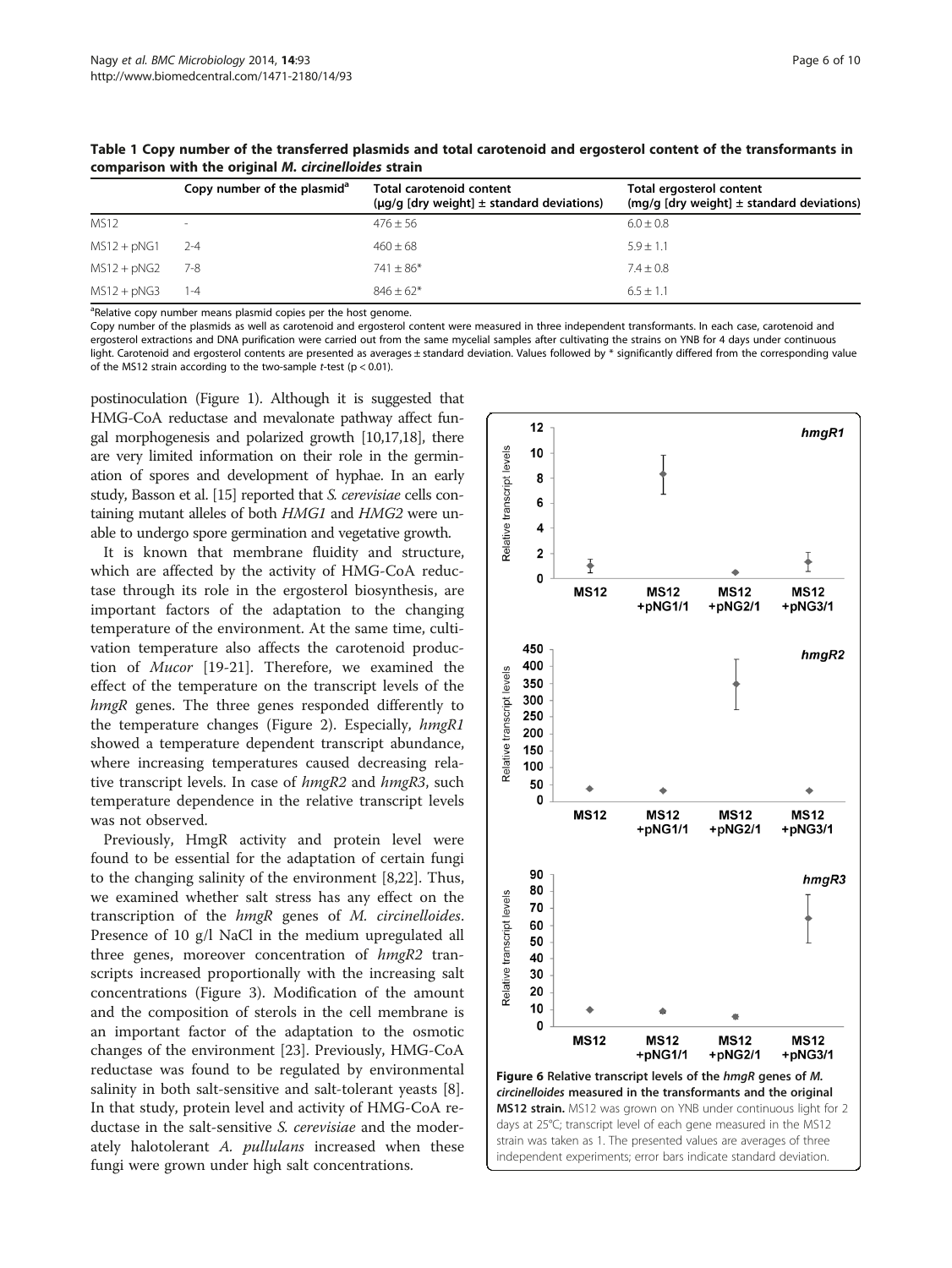<span id="page-6-0"></span>Table 2 Minimal inhibition concentration ( $MIC<sub>90</sub>$ ) of three statins against the transformants and the original M. circinelloides strain

| <b>Strains/Statins</b> | <b>Fluvastatin</b><br>$(\mu q/ml)$ | Atorvastatin<br>$(\mu q/ml)$ | Rosuvastatin<br>$(\mu q/ml)$ |  |
|------------------------|------------------------------------|------------------------------|------------------------------|--|
| <b>MS12</b>            | 4                                  | 16                           | 32                           |  |
| $MS12 + pNG1$          |                                    | 16                           | 32                           |  |
| $MS12 + pNG2$          | 32                                 | 256                          | >256                         |  |
| $MS12 + pNG3$          | 64                                 | >256                         | >256                         |  |

MIC<sub>90</sub> values were determined for all transformants obtained from the different transformation experiments.

No data have been found about the effect of different carbon sources on the expression of hmgR genes. Therefore, transcription of these genes was examined after cultivating the fungus on five different carbon sources (Figure [4](#page-3-0)) found to stimulate the carotenoid production [[19,20\]](#page-9-0). All three genes showed high relative transcript levels on sodium acetate and dihydroxyacetone. These compounds take part in the glycolysis and thus, may provide precursors for the mevalonate pathway. Acetate was found to affect terpenoid biosynthesis in *Blakesleea* and Phycomyces [[1](#page-8-0)] and stimulated the HmgR enzyme activity in Borrelia burgdorferi [\[24\]](#page-9-0). In case of hmgR2 and hmgR3, high transcript levels were detected on glucose also, which is known to be a good carbon source for terpenoid biosynthesis and carotenoid production in Mucor [[20,21](#page-9-0)].

Compared to the transcript levels detected under aerobic growth, transcript levels of hmgR1 and hmgR3 changed oppositely under anaerobiosis, while that of  $hmgR2$ did not altered significantly (Figure [5\)](#page-4-0). If the relative transcript levels of the genes were compared (i.e. if they were presented relative to one sample for a certain condition), hmgR2 had the highest transcript level under aerobic cultivation condition during the whole life cycle of the fungus (Additional file [1](#page-8-0): Figure S2). At the same time, transcripts of hmgR3 had a moderate relative abundance under aerobic conditions but the gene displayed the highest relative transcript level compared to the other two genes under anaerobiosis (Additional file [1](#page-8-0): Figure S6). These results indicate that oxygen level of the environment regulates the hmgR genes of Mucor. It is well known that the biosynthesis of ergosterol has high oxygen demand and regulatory effect of low-oxygen conditions on the transcription of the hmgR genes has also been proven in S. cerevisiae, Aspergillus fumigatus, Cryptococcus neoformans and S. pombe [[9\]](#page-8-0). Somewhat similarly to the situation detected in Mucor, availability of oxygen affects the two hmgR genes of S. cerevisiae in an opposite manner: HMG1 shows a stable and strong expression during aerobic growth while HMG2 transcription is repressed; on the contrary, transcription of HMG1 decreases and that of HMG2 increases radically when oxygen is depleted [\[5](#page-8-0)[,25\]](#page-9-0).

In spite of the increased transcript level of hmgR3, the whole average ergosterol content radically decreased in the anaerobically grown cells (0.2 mg/g [dry weight]) compared to that of the aerobically grown mycelium (5.5 mg/g [dry weight]). Similar situation was previously observed in M. genevensis [\[26](#page-9-0)], which had <0.3 and 3 mg/g [dry weight] ergosterol content during anaerobic and aerobic growth, respectively.

In the transformation experiments, copy number of the hmgR genes was increased to overexpress them via the gene dose effect and carotenoid and ergosterol content as well as sensitivity to statins were analysed in the transformants. As carotenoids are synthesized through the mevalonate pathway, HMG-CoA reductase may affect the carotenoid level and manipulation of the encoding genes has been successfully used to increase the carotenoid content in some organisms [[4,](#page-8-0)[27,28\]](#page-9-0). It is known that statins are competitive inhibitors of HMG-CoA reductase and their antifungal effect, especially against opportunistic human pathogenic fungi, is an intensively studied area [\[29-31](#page-9-0)]. In several studies, zygomycetes were proven to be sensitive to these drugs [[31-33](#page-9-0)] and lovastatin was found to induce apoptosislike process in *Mucor* [\[6](#page-8-0)]. Previously, the *hmgR* gene of the closely related R. miehei was expressed in M. circi-nelloides [\[10](#page-8-0)]. In that study, expression of the exogenous hmgR did not affect the carotenoid content of Mucor but improved its resistance to fluvastatin. Overexpression of both *hmgR2* and *hmgR3* raised the carotenoid content (Table [1](#page-5-0)) and the resistance of the fungus to statins (Table 2). These results indicate that the product of the two genes may participate in the same processes or have overlapping functions but their regulations are different, as discussed above. Elevation of the copy number of hmgR1 only moderately increased the relative transcript level of the gene and did not affect any tested feature. To decide whether *hmgR1* has any specific role in the cell needs further studies.

# Conclusions

In this study, transcription of the three HMG-CoA reductase genes of the β-carotene producing model organism, M. circinelloides, was analysed. Transcripts could be detected for all three genes but their transcription seems to be under different regulations suggesting functional differences among them. They seem to be especially involved in the adaptation to the changing oxygen tension and osmotic conditions of the environment as well as to statin treatment; overexpression of  $hmgR2$  and hmgR3 significantly affected the carotenoid content. As the enzymes encoded by these genes have central roles in the terpene biosynthesis, exploration of their function and regulation is useful for further basic studies, e.g. to clarify the background of such important processes as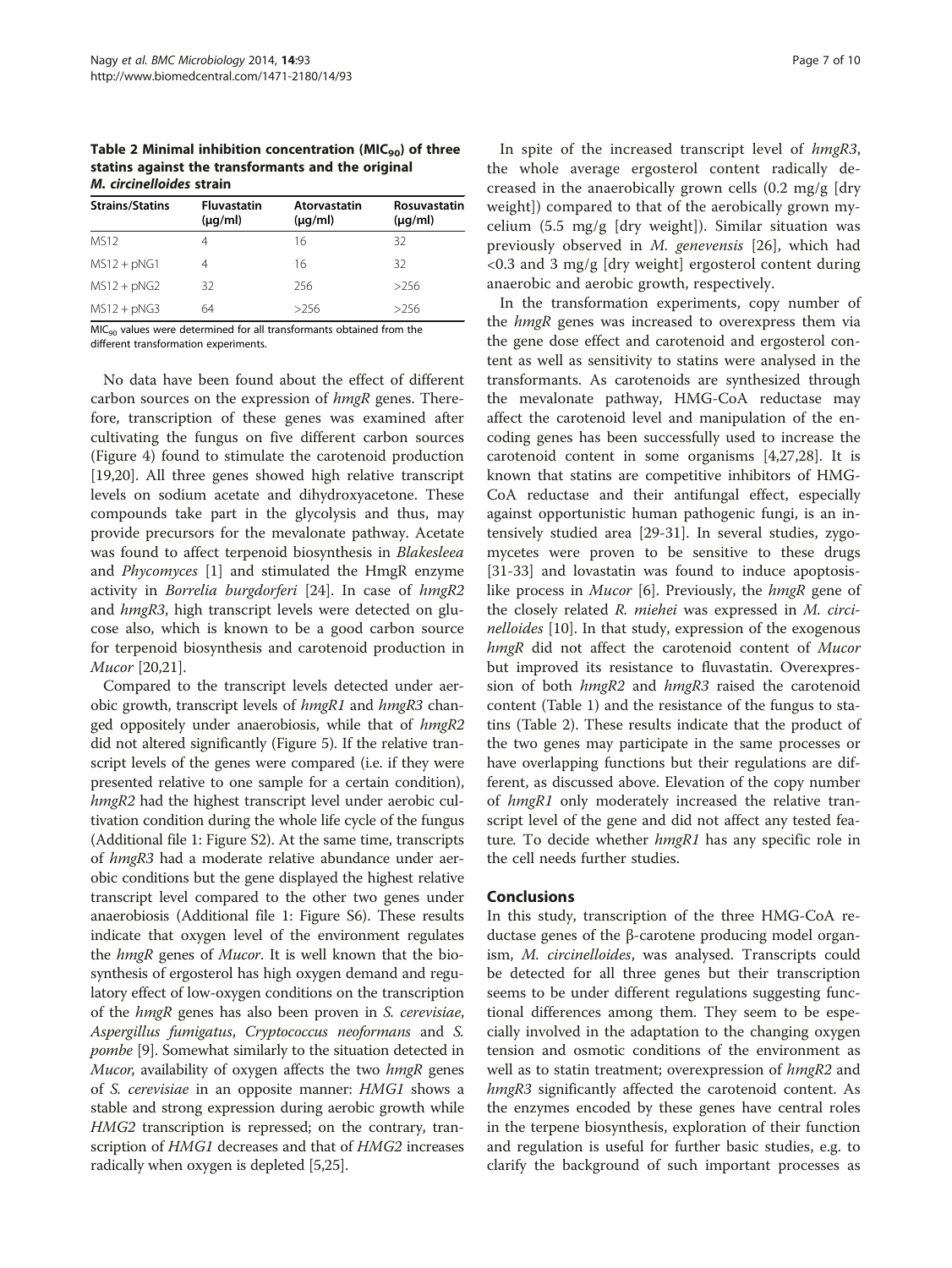fungal morphogenesis or adaptation to changing environment and in later applied research, e.g to improve the biosynthesis of carotenoids and other terpenoid compounds.

# Methods

#### Strains, media and growth conditions

M. circinelloides strain MS12 (leuA and pyrG) [\[33](#page-9-0)] was used in the study; this strain is auxotrophic for leucine and uracil but wild-type for the carotene biosynthesis. Escherichia coli strain DH5α was used in all cloning experiments and plasmid amplifications. For nucleic acid, carotenoid and ergosterol extraction from *Mucor*, 10<sup>6</sup> sporangiospores were plated onto solid minimal medium (YNB; 10 g glucose, 0.5 g yeast nitrogen base without amino acids (Difco), 1.5 g (NH<sub>4</sub>)<sub>2</sub>SO<sub>4</sub>, 1.5 g sodium glutamate and 20 g agar per litre) supplemented with leucine and/or uracil (0.5 mg/ml) if required. In some cases, RNA extraction was performed after cultivation in 30 ml YNB without agar; the inoculum size was  $10<sup>4</sup>$ sporangiospores/ml. Fungal cultures were grown for 4 days under continuous light at 25°C. Temperature dependence of the transcription was tested cultivating the fungal strains on solid YNB at 20, 25, 30 and 35°C. To examine the effect of different carbon sources on the gene expression, glucose was replaced with the tested compound in a final concentration of 10 g/l in YNB. When the effect of the different salt concentrations was analysed, NaCl were added to solid YNB to the final concentrations of 10, 20 and 30 g/l. To test the effect of fluvastatin on the gene expression, strains were grown in 30 ml liquid YNB containing fluvastatin in final concentrations of 1, 2 and 4 μg/ml. Anaerobic growth was performed in 30 ml liquid YNB in a BBL GasPak Anaerobic System (Becton Dickinson) at 25°C.

#### Molecular techniques and cloning

General procedures for plasmid DNA preparation, cloning and transformation of E. coli were performed by following standard methods [\[34](#page-9-0)]. Genomic DNA and total RNA samples were prepared from mycelia disrupted with a pestle and mortar in liquid nitrogen. DNA was isolated using the MasterPure Yeast DNA Purification Kit (Epicentre), while RNA was purified using the E.Z.N. A Total RNA Kit II (Omega Bio-Tek). The genes were amplified by PCR using the Long PCR Kit (Thermo Scientific) and cloned into pBluescript II SK (Stratagene). Primers used to amplify the genes are presented in Additional file [1:](#page-8-0) Table S1.

#### Sequence analysis of the putative HmgR proteins

Programs used to analyse the amino acid sequences of the putative HmgR proteins were accessed through the Swiss Expasy Server [\(www.expasy.ch](http://www.expasy.ch)). Molecular mass and pI of the proposed proteins were calculated by

ProtParam [[35\]](#page-9-0) and the programs HMMTOP [\[36\]](#page-9-0) and TMPred [[37\]](#page-9-0) were used for the transmembrane domain prediction. Domain search and prediction were performed using the Motif Scan (MyHits) program [[38\]](#page-9-0).

#### Construction of plasmids and transformation

The isolated *hmgR* genes were placed between the promoter and terminator regions of the glyceraldehyde-3 phosphate dehydrogenase 1 gene (gpd1P and gpd1T, respectively) of M. circinelloides to assure their strong expression. The hmgR1 gene was fused with gpd1P and gpd1T at the restriction sites SalI and NotI of the plasmid pPT43 [\[38](#page-9-0)] arising pPT43-hmgR1, while hmgR2 and hmgR3 were ligated at the sites PstI and NotI of pPT43 constructing pPT43-hmgR2 and pPT43-hmgR3, respectively. The pyrG gene of M. circinelloides was used as a selection marker in all constructed plasmids. It was cut from pPT81 [[39](#page-9-0)] by the enzymes ScaI and KpnI and was ligated into the same restriction sites of pPT43 hmgR1, pPT43-hmgR2 and pPT43-hmgR3, to create pNG1, pNG2 and pNG3, respectively (Additional file [1](#page-8-0): Figure S8). PEG mediated protoplast transformations were performed according to van Heeswijck and Roncero [[40](#page-9-0)]. Protoplasts were prepared as described earlier [\[41\]](#page-9-0). Transformants were selected on solid YNB medium based on the complementation of the uracil auxotrophy of the MS12 strain.

#### qPCR analysis

Copy number and transcript level of the examined genes were analysed by using the real-time qPCR technique. Reverse transcription reactions were carried out with the Maxima H Minus First Strand cDNA Synthesis Kit (Thermo Scientific) using random hexamer and oligo (dT)18 primers, following the instructions of the manufacturer. The qPCR experiments were performed in a CFX96 real-time PCR detection system (Bio-Rad) using the Maxima SYBR Green qPCR Master Mix (Thermo Scientific) and the primers presented in Additional file [1](#page-8-0): Table S1. The relative quantification of the copy number and the gene expression was achieved with the  $2^{-\Delta\Delta Ct}$ method [[42\]](#page-9-0) using the actin gene (scaffold\_07: 2052804- 2054242) of M. circinelloides as a reference. In all experiments, reverse transcription was performed from the same RNA extract for each *hmgR* and the actin genes. Experiments were performed in biological and technical triplicates.

#### Analysis of the carotenoid and the ergosterol contents

Carotenoids were extracted as described earlier [\[39](#page-9-0)]. Dried samples were dissolved in petroleum ether and their total carotenoid contents were analysed by spectrophotometry at 450 nm according to Rodriguez-Amaya [[43\]](#page-9-0). Ergosterol extraction was performed using the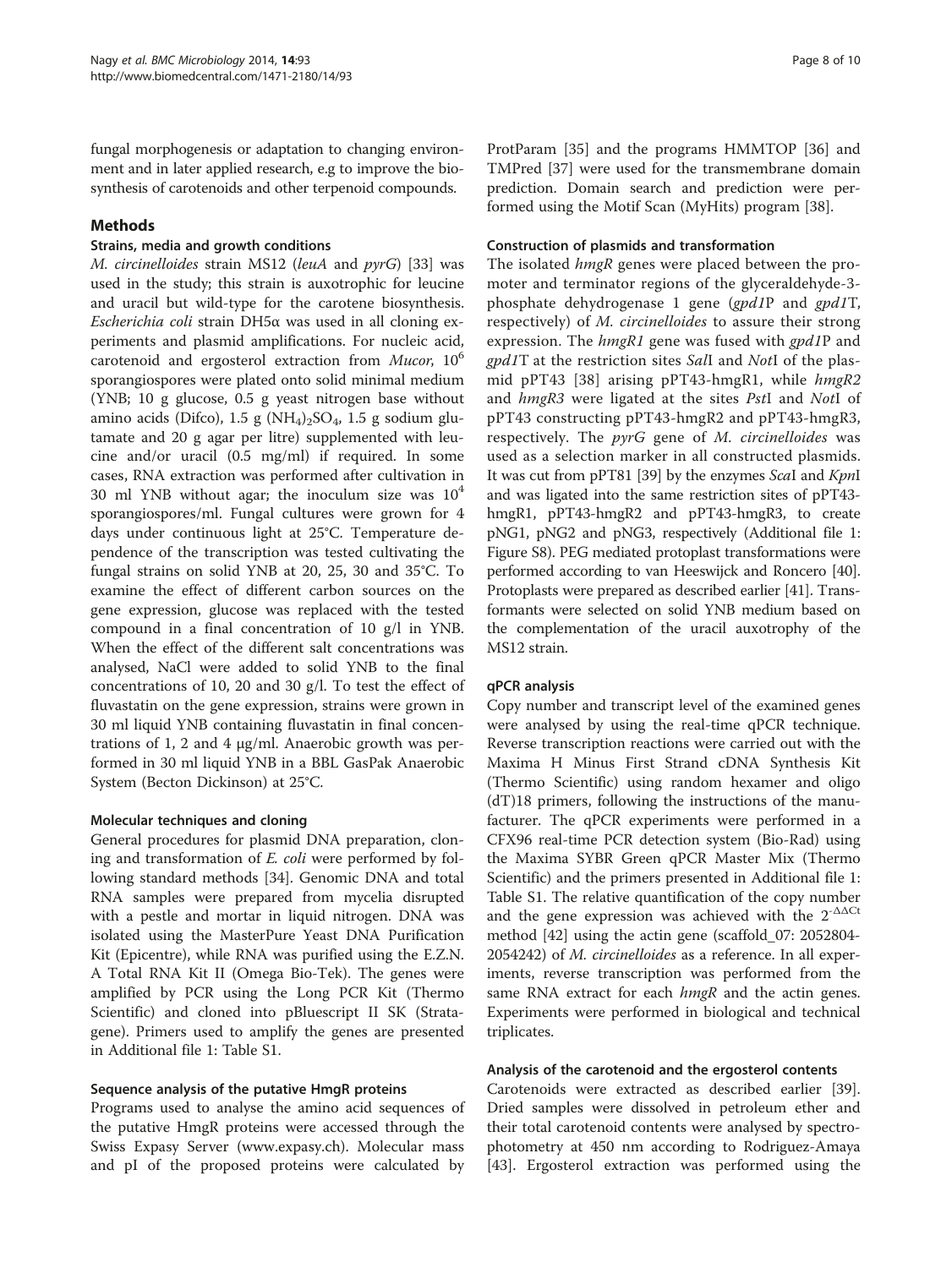<span id="page-8-0"></span>method described by Alcazar-Fuoli et al. [\[44\]](#page-9-0) with modifications. Three ml 25% alcoholic (methanol/ethanol, 3:2, v/v) KOH solution was added to the dried mycelia and the samples were vortexed for 3 min. After incubation at 85°C for 1 h, ergosterol was extracted with a mixture of 1 ml distilled water and 3 ml hexane followed by vigorous vortexing for 3 min. Extracts were centrifuged for 10 min at 1.900×g. The upper layer was transferred to a clean glass tube and the liquid phase was evaporated under nitrogen gas. For HPLC, a modular Shimadzu system equipped with a two channel UV/VIS detector was used. Dried samples were redissolved in 1 ml methanol, of which 50 μl was subjected on a Prodigy C18 (4.6 $\times$ 250 mm, ODS 5 µm) column (Phenomenex). Isocratic separation was performed with  $H<sub>2</sub>O/methanol$ (2:98, v/v) as mobile phase at a flow rate of 1.2 ml/min. The detection wavelengths were 210 and 280 nm; ergosterol standard was purchased from Sigma.

#### Susceptibility tests

Sensitivity of the fungal strains to statins was examined in a 96-well microtiter plate assay. Fluvastatin (Lescol, Novartis), rosuvastatin (Crestor, Astra Zeneca) and atorvastatin (Atoris, Krka) were dissolved in methanol to prepare stock solutions. Final concentrations of fluvastatin in the wells ranged from 0.125 to 128 μg/ml while those of rosuvastatin and atorvastatin ranged from 0.5 to 256 μg/ml; statins were diluted with liquid YNB medium. Inocula were prepared and diluted in liquid YNB. The final amount of the sporangiospores in the wells was  $10^4$ . Plates were incubated for 48 h at 25°C and the optical density of the fungal cultures was measured at 620 nm using a Jupiter HD plate reader (ASYS Hitech). Uninoculated medium was used as the background for the calibration and growth in the statin-free medium was considered as 100%; all experiments were performed in triplicates.

#### Availability of supporting data

All supporting data are included in the additional file.

# Additional file

[Additional file 1: Table S1.](http://www.biomedcentral.com/content/supplementary/1471-2180-14-93-S1.pdf) Primers used in the present study. Table S2. Main features of the three HmgR proteins. Figure S1. Amino acid sequence of the three HMG-CoA reductases of Mucor circinelloides aligned to other known HmgR proteins. Figure S2. Relative transcript levels of the M. circinelloides hmgR genes during the cultivation period. Relative transcript level of hmgR1 at 96 hours was taken as 1. Figure S3. Relative transcript levels of the M. circinelloides hmgR genes at different cultivation temperatures. Relative transcript level of hmgR1 at 25°C was taken as 1. Figure S4. Relative transcript levels of the M. circinelloides hmgR genes at different salt concentrations. Relative transcript level of hmgR1 of the untreated control was taken as 1. Figure S5. Relative transcript levels of the hmgR genes of M. circinelloides growing on different carbon sources. Relative transcript level of hmgR1 on YNB with glucose was taken as 1. Hyphal morphology on the different carbon sources are showed on the light micrographs. Figure S6. Relative transcript levels

of the M. circinelloides hmgR genes under aerobic and anaerobic growth conditions. Relative transcript level of hmgR1 when the fungus was grown under aerobic condition was taken as 1. Morphology of MS12 under aerobic and anaerobic conditions are showed on the light micrographs. Figure S7. Reverse transcription - PCR of the investigated genes. PCR conditions and primers were the same as in the qPCR experiments. Figure S8. Maps of the plasmids used in this study. Figure S9. PCR amplification of the transferred plasmids from the M. circinelloides transformants. Primers used in these experiments were designed to the terminus of the gpdP (Gpdp) and the first part of each hmgR gene. Sequences of the primers are shown in Table S1.

#### Competing interests

The authors declare that they have no competing interests.

#### Authors' contributions

GN: carried out most of the experimental work, performed the statistical analysis, and participated in the evaluation of the results and drafting the manuscript. AF and AC participated in the qPCR studies and the genetic transformation experiments. AS and OB measured the carotenoid and ergosterol contents. IN participated in the susceptibility tests and the analysis of the transformants. CV participated in the experimental design and was involved in drafting the manuscript. TP designed and evaluated all the experimental studies, participated in the sequence analysis and the genetic transformation studies and drafted the manuscript. All authors read and approved the final manuscript.

#### Acknowledgements

This work was supported by the grants of the Hungarian Scientific Research Fund (NN106394, PD101613) and the Hungarian–French Intergovernmental S & T Cooperation Programme (TÉT\_10-1-2011-0747). CV, ÁC, GN and OB were supported by TÁMOP 4.2.4. A/2-11-1-2012-0001 "National Excellence Program – Elaborating and operating an inland student and researcher personal support system" "The project was subsidized by the European Union and co-financed by the European Social Fund".

#### Received: 22 August 2013 Accepted: 5 March 2014 Published: 14 April 2014

#### References

- 1. Kuzina V, Cerdá-Olmedo E: Ubiquinone and carotene production in the Mucorales Blakeslea and Phycomyces. Appl Microbiol Biotechnol 2007, 76:991–999.
- 2. Dufossé L: Pigments from Microalgae and Microorganisms: Sources of Food Colorants. In Food Colorants, Chemical and Functional Properties. Edited by Carmen S. Boca Raton: CRC Press; 2007:399–427.
- 3. Csernetics Á, Nagy G, Iturriaga EA, Szekeres A, Eslava AP, Vágvölgyi CS, Papp T: Expression of three isoprenoid biosynthesis genes and their effects on the carotenoid production of the zygomycetes Mucor circinelloides. Fungal Genet Biol 2011, 48:696–703.
- 4. Wang GY, Keasling JD: Amplification of HMG-CoA reductase production enhances carotenoid accumulation in Neurospora crassa. Metab Eng 2002, 4:193–201.
- 5. Burg JS, Espenshade PJ: Regulation of HMG-CoA reductase in mammals and yeast. Prog Lipid Res 2011, 50:403-410.
- 6. Roze LV, Linz JE: Lovastatin triggers an apoptosis-like cell death process in the fungus Mucor racemosus. Fungal Genet Biol 1998, 25:119–133.
- 7. Kuzina V, Domenech C, Cerdá-Olmedo E: Relationships among the biosyntheses of ubiquinone, carotene, sterols, and triacylglycerols in Zygomycetes. Arch Microbiol 2006, 186:485–493.
- 8. Vaupotič T, Veranic P, Petrovič U, Gunde–Cimerman N, Plemenitaš A: HMG-CoA reductase is regulated by environmental salinity and its activity is essential for halotolerance in halophilic fungi. Stud Mycol 2008, 61:61–66.
- 9. Bien CM, Espenshade PJ: Sterol regulatory element binding proteins in fungi: hypoxic transcription factors linked to pathogenesis. Eukaryotic Cell 2010, 9:352–359.
- 10. Gy L, Papp T, Somogyvári F, Csernetics Á, Nyilasi I, Vágvölgyi CS: Cloning of the Rhizomucor miehei 3-hydroxy-3-methylglutaryl-coenzyme A reductase gene and its heterologous expression in Mucor circinelloides. Antonie Van Leeuwenhoek 2009, 95:55–64.